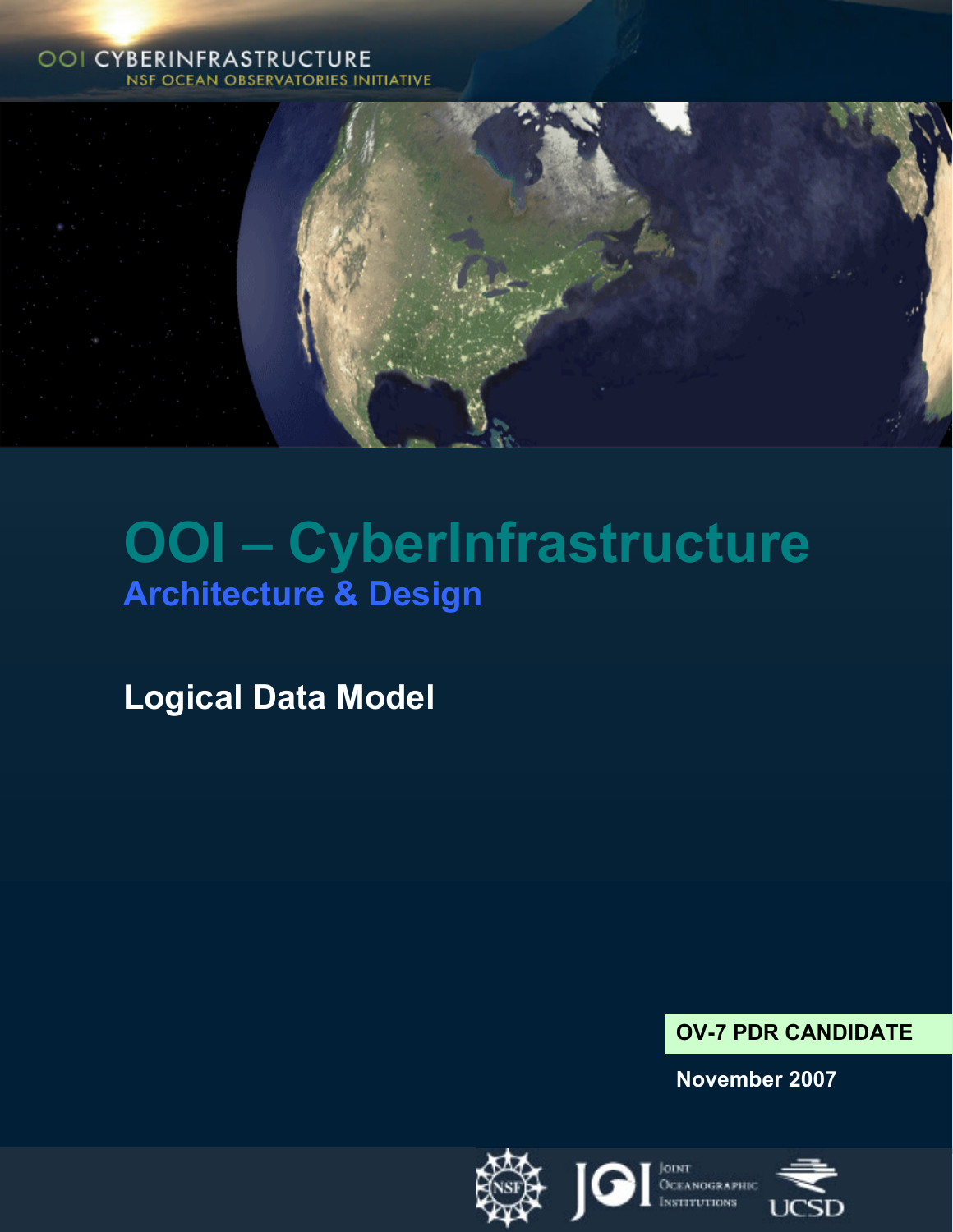# **Document owner: OOI CI System Architecture Team**

# **Document History**

| <b>Date</b> | <b>Version</b> | Bv           | <b>Description of Changes</b>                |
|-------------|----------------|--------------|----------------------------------------------|
| 2007-07-30  | 2 0            | CI ADT       | Conceptual Architecture Update Initial Draft |
| 2007-10-05  | 3.0            | <b>CIADT</b> | Early working draft with new models          |
| 2007-11-12  | 31             | CI ADT       | Aligned with OV-2                            |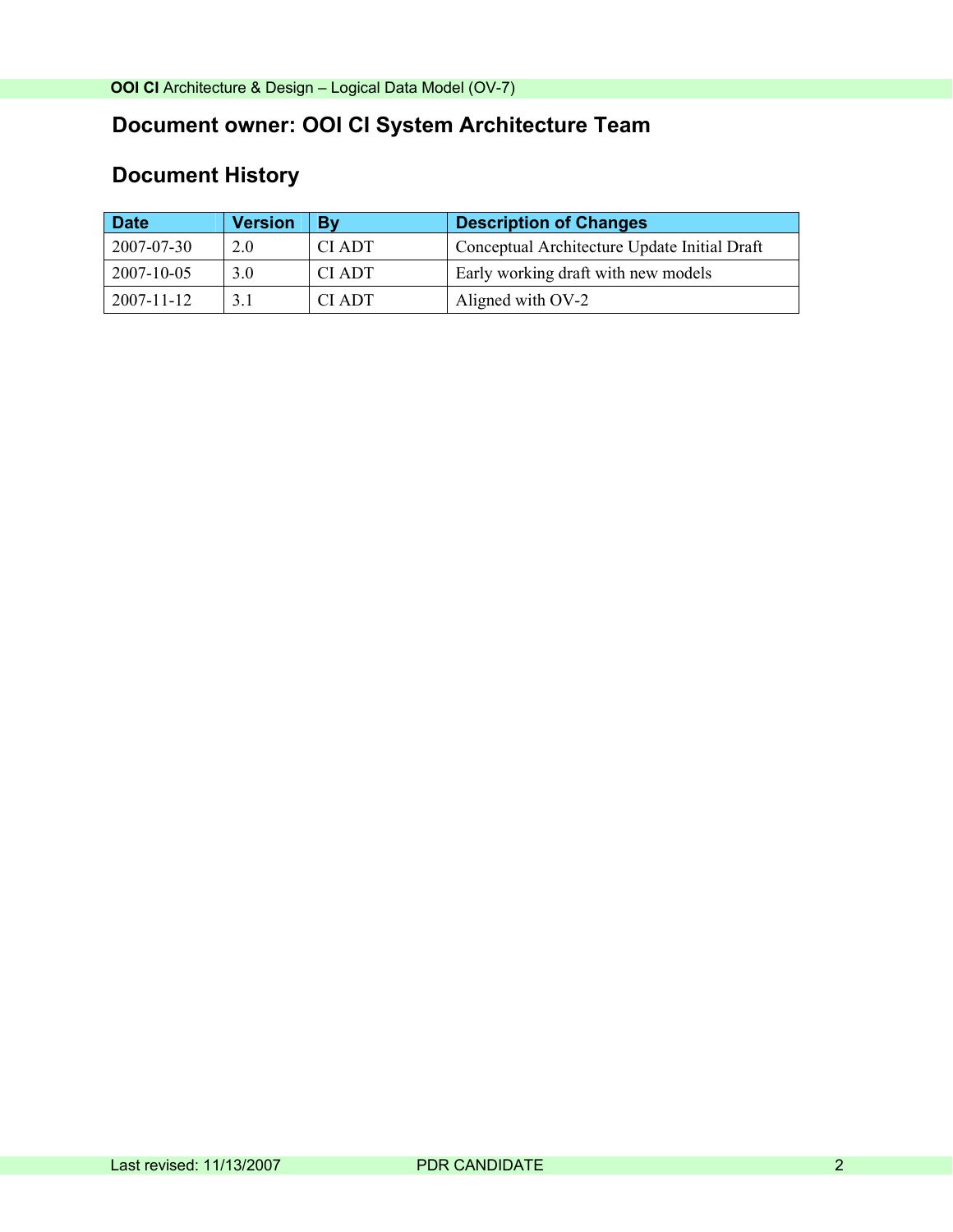### **Preamble**

The set of documents named AV\*, OV\*, SV\*, TV\* are all part of the OOI CyberInfrastructure Architecture & Design (CIAD), in the structure prescribed by the DoDAF (Department of Defense Architecture Framework). Each document has a designated title, an identifier (such as AV-1) and covers a specific topic in a self-contained way. Document AV-1 provides further explanations and a summary. A glossary of the terms used in these documents and their context can be found in AV-2.

The figure below suggests an intuitive reading flow through the provided documents. Other documents will be added to the figure as they emerge during the design of the CI (for the complete set of documents see AV-1). The thick arrow suggests a reading order through the core documents (AV-1, OV-1, OV-5 and SV-1). The red rectangle highlights the current document.

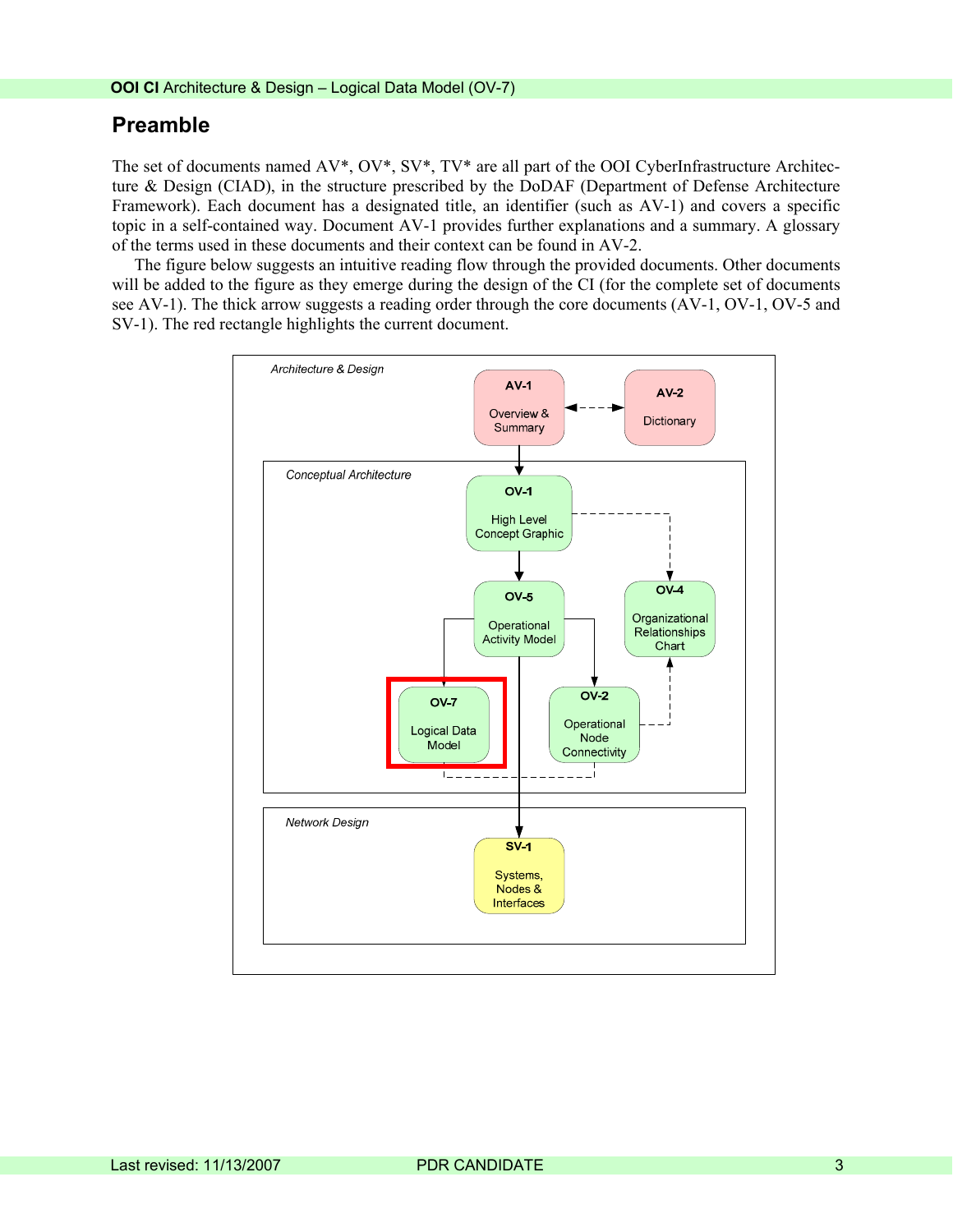# **Table of Contents**

| $\mathbf 1$  |  |  |
|--------------|--|--|
| 1.1<br>12    |  |  |
|              |  |  |
| $\mathbf{2}$ |  |  |
| 3            |  |  |
| 3.1          |  |  |
| 3.2          |  |  |
| 3.3          |  |  |
| 3.4          |  |  |
| 3.5          |  |  |
| 3.6          |  |  |
| 3.7          |  |  |
| 4            |  |  |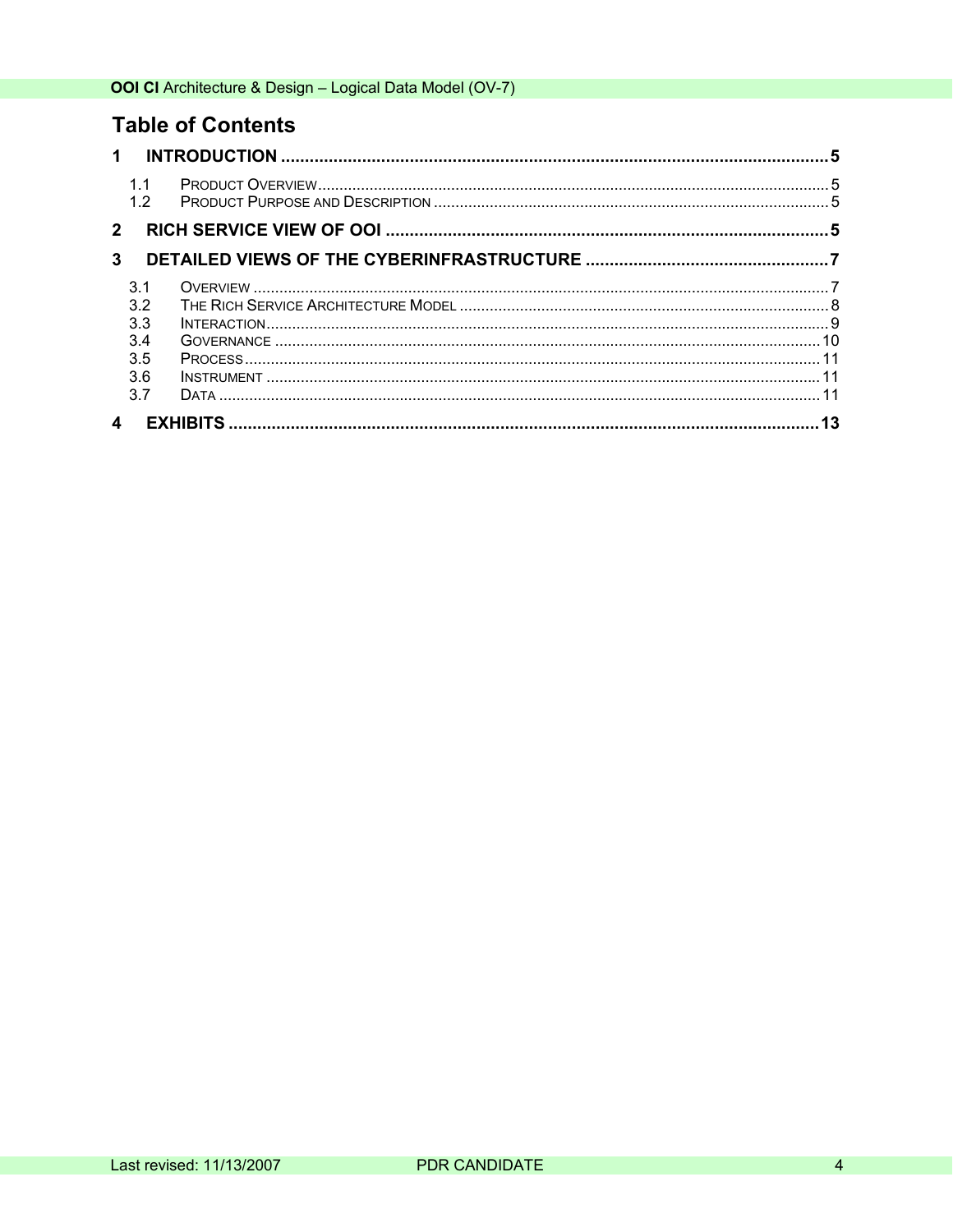# <span id="page-4-0"></span>**OOI - CyberInfrastructure Architecture & Design Logical Data Model (OV-7)**

## **1 Introduction**

#### **1.1 Product Overview**

This document describes the structure of an architecture domain's system data types and the structural business process rules (defined in the architecture's OV) that govern the system data. It provides a definition of architecture domain data types, their attributes or characteristics, and their interrelationships (adapted from [DoDAF-vII 2007]).

#### **1.2 Product Purpose and Description**

The document, including the domain's system data types or entity definitions, is a key element in supporting interoperability between architectures, since these definitions may be used by other organizations to determine system data compatibility. Often, different organizations may use the same entity name to mean very different kinds of system data with different internal structure. This situation will pose significant interoperability risks, as the system data models may appear to be compatible, each having a Target Track data entity but having different and incompatible interpretations of what Target Track means.

An OV-7 may be necessary for interoperability when shared system data syntax and semantics form the basis for greater degrees of information systems interoperability, or when a shared database is the basis for integration and interoperability among business processes and, at a lower level, among systems (adapted from [DoDAF-vII 2007]).

## **2 Rich Service View of OOI**

*Rich Service[1](#page-4-1)* is an architectural pattern to describe hierarchical service-oriented systems. It allows the architect to decompose the system according to different major concerns.

 $\sim$ 



**Figure 1: OOI Rich Service View** 

<span id="page-4-2"></span>1

<span id="page-4-1"></span> $<sup>1</sup>$  An introduction to the Rich Services architectural pattern is presented across the different products to ensure self-</sup> containedness.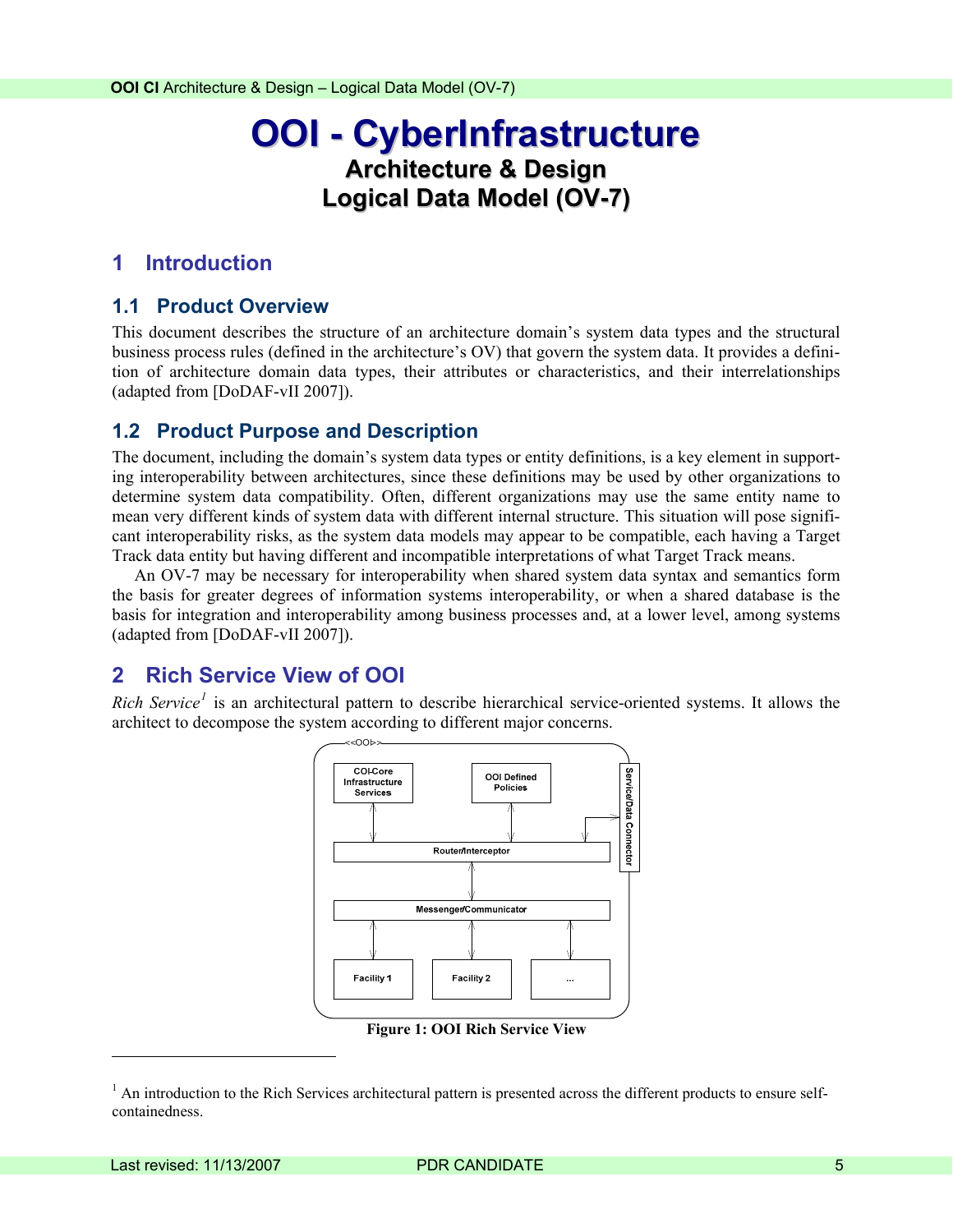

**Figure 2: Facility Rich Service View** 

<span id="page-5-0"></span>[Figure 1](#page-4-2) presents the high-level view of the OOI system based on the *Rich Service* pattern. The *Messenger/Communicator* and the *Router/Interceptor* represent a generic ESB (Enterprise Service Bus) infrastructure that allows flexible communication between the various components connected to it. The figure shows that the OOI system will be composed, at the highest level, of a set of *Facilities* that interact according to a *Policy* defined by OOI. COI-Core Infrastructure Services plus the ESB provide the infrastructure needed to enable the interaction of *Facilities* and the enforcement of the *Policies* defined.

The *Rich Service* pattern leverages features provided by typical ESB infrastructures and distinguishes between two types of components: *Rich Application Services* (RASs) and *Rich Infrastructure Services* (RISs). The first type is connected to the Messenger/Communicator layer and provides business domain services (functionalities required to deliver the results needed by the users of the system). In [Figure 1](#page-4-2), for example, *Facilities* are captured as RASs. In fact, the interactions between the various facilities that form the OOI system produce information, needed by the scientists (users of the system) to answer their scientific questions.

The *Service/Data Connector* is the interface between a *Rich Service* and its environment. It encapsulates the interactions and behavior of the components of the *Rich Service* and presents a well-defined interface to other systems.

[Figure 2](#page-5-0) shows the *Facility* RAS in more details. Because *Rich Service* is a hierarchical architectural pattern, the *Facility* has the same structure of the *OOI* Rich Service. Here, the *Policies* that are applied to



**Figure 3: Example Rich Application Services**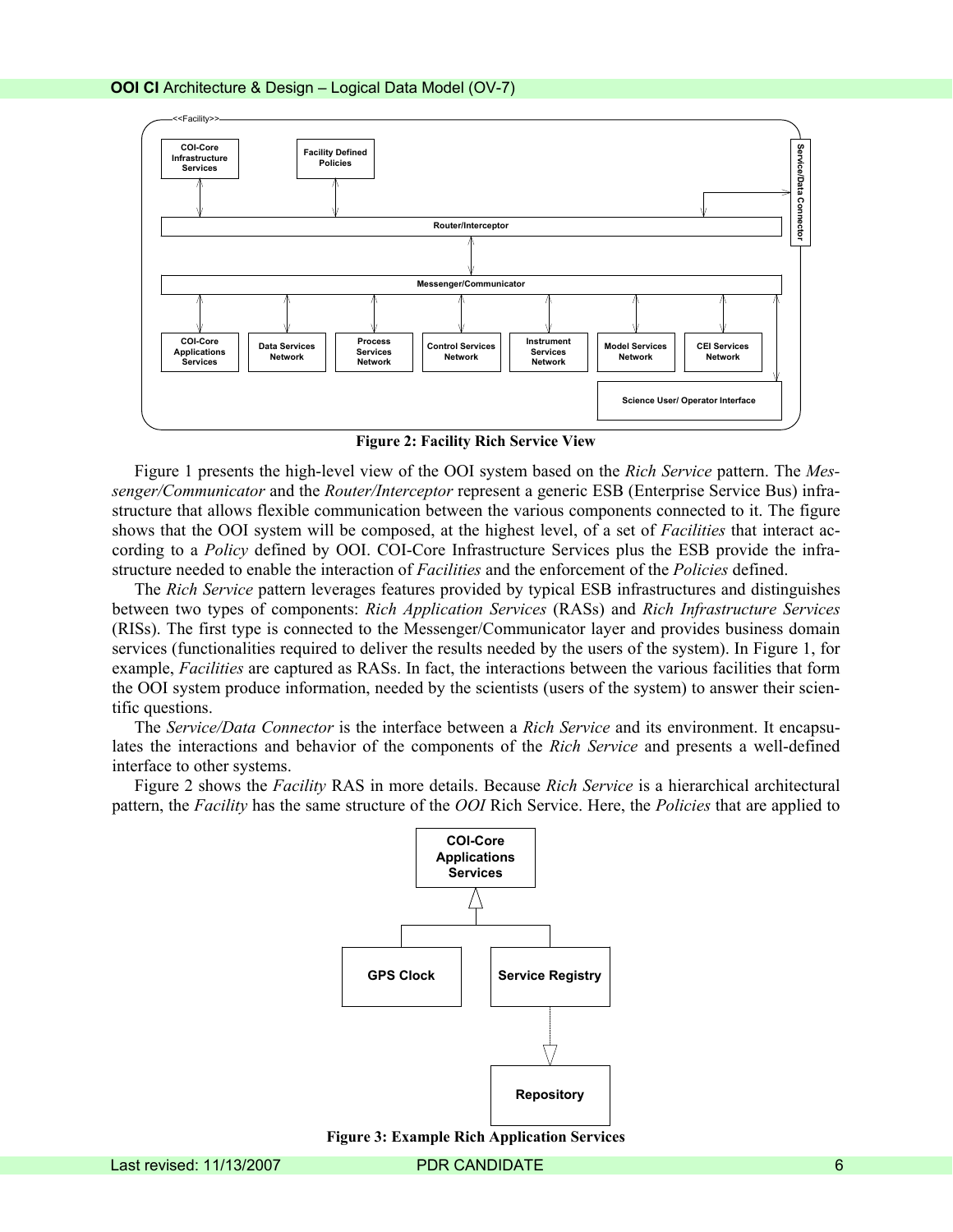<span id="page-6-0"></span>the interactions between components of the facility can be locally defined and enforced.

Each Facility provides its functionality by leveraging the services of the *Resource Services Networks*  introduced in OV2. These networks are captured as RAS. Therefore, each *Network* provides a coherent set of functionalities and interacts with other *Networks* according to the specified *Policies*.

In particular, the *Facility* RAS uses the *COI-Core Application Services* and the *COI-Core infrastruc*ture Services. Figure 3: Example Rich Application Services presents two important instances of the COI-Core services. *Service Registry* is instantiated in the technical infrastructure by *Repositories* provided by the *Data Network*. Logically, however, this functionality is in the *COI-Core*. *COI-Core* is in charge of exposing this interface and forwarding the request to the pertinent services.

[Figure 4](#page-6-1) shows the RISs provided by *COI-Core*. The *Service/Data Connector* is represented here as a *COI-Core* service because it mediates all communications between the components of the system according to policies defined by OOI. This is a main responsibility of the COI-Core subsystem.

Infrastructure services such as *Identity Management* and *Authentication* are policies that need to be defined and applied across the whole OOI system. In general, the mechanisms for enforcing policies (*Policy Enforcement*) are provided by the *COI-Core*. *State Management* and *Logging* are provided in the generic *Interaction* framework provided by the COI.



**Figure 4: Rich Infrastructure Services** 

## <span id="page-6-1"></span>**3 Detailed Views of the CyberInfrastructure**

### **3.1 Overview**

[Exhibit 5](#page-12-1) shows an **overview** of the main elements of the OOI CyberInfrastructure and their relationships; detailed models for these main elements are presented in the subsequent sections. Dotted boxes identify the subsystems responsible for the functionality provided by the contained elements and relations; these subsystems trace back to the operational nodes called out in OV-2. As relations can cross the boundaries between different subsystems, the figure captures the dependencies between them. The main entities in the Process Services Network are the *Computation Scheduler*, the *Process Controller*, the *Process Definition*, the *Process Plan*, and the *Process Status*.

The *Computation Scheduler* is in charge of negotiating the computation resources participating in the *Resource Setup Protocol*. From an agreed-upon *Observation Plan* the *Computation Scheduler* produces a *Process Plan* containing only the part of the *Observation Plan* concerning computational resources. A *Process Controller* uses the *Process Plan* to determine what *Process Definitions* must be provided to the *Dispatcher* in the CEI Services Network to be executed in some *Execution Engine*. During execution, the *Execution Engine* provides feedback as *Process Status* that is consumed by the *Process Controller*. If some problem in the execution is discovered, the *Process Controller* can resolve it locally, by negotiating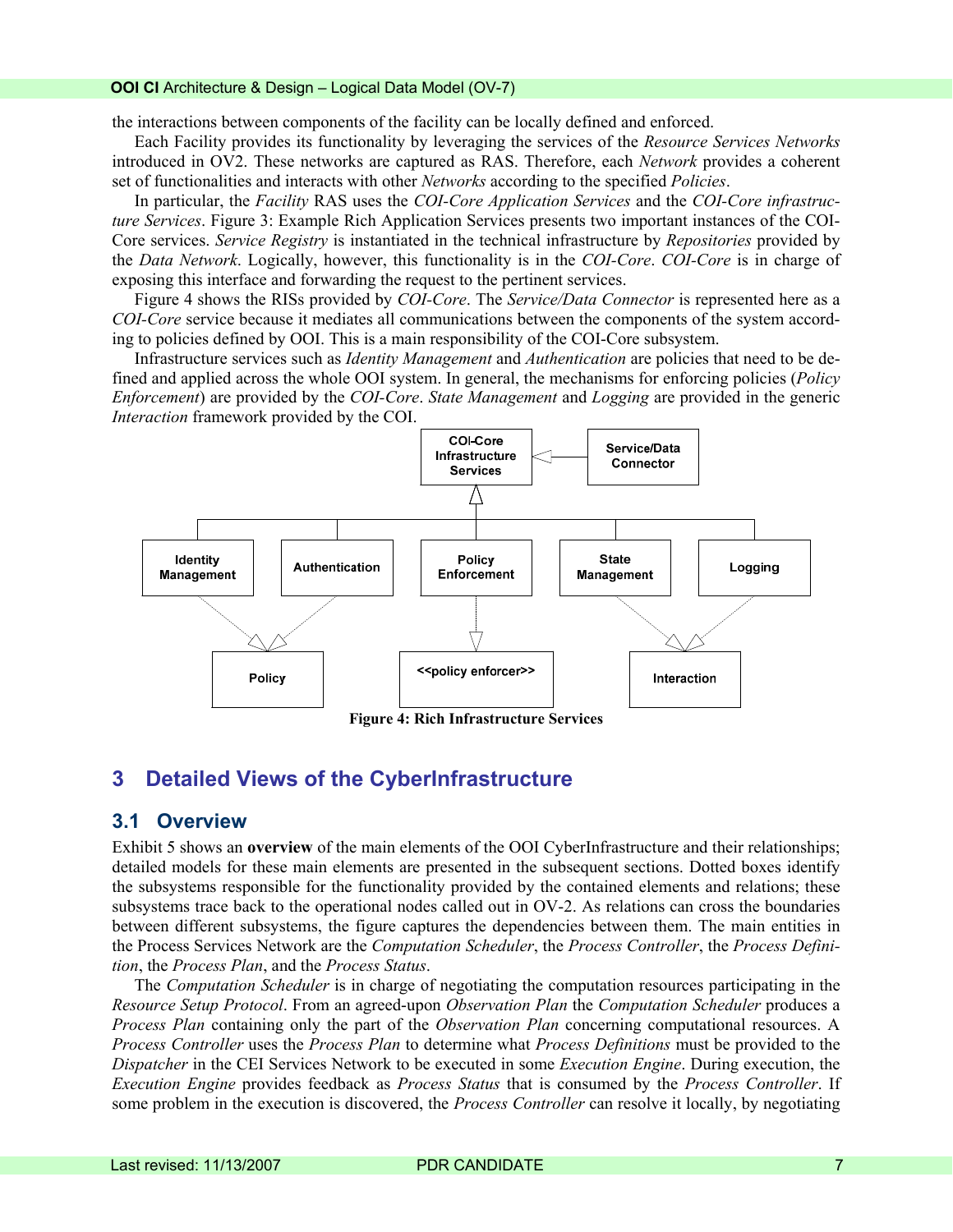<span id="page-7-0"></span>with the *Dispatcher*, or can involve the *Computation Scheduler* and negotiate new resources or report failure trough the *Resource Setup Protocol*.

The CEI Services Network is responsible for the execution of *Process Definitions* on *Execution Engines* that are instantiated on real *Computation Nodes*. The *Dispatcher* is the element of CEI that instantiates *Execution Engines* and *Communication Facilities*. *Execution Engines* run on *Computation Nodes*; when they are instantiated they read *Process Definitions* and execute them creating *Process Instances*. Each *Execution Engine* understands one *Definition Language* in which *Process Definitions* are encoded. *Communication Facilities* are created by the *Dispatcher* on the *Communication Infrastructure* and enable the communication of different *Process Instances*.

The *Instrument Services Network* is responsible for deploying and providing access to the various scientific *Instruments* that are used to perform measurements and experiments. Each instrument will be connected to an *Instrument Proxy*. This proxy is a Process Instance in the cyber-infrastructure and is in charge of making the data collected by the instrument available to the rest of OOI and of relaying commands received by other parts of the system to the instrument. Because it is the mediator between the physical network the instrument is connected to and the rest of the cyber-infrastructure of OOI, the *Instrument Proxy* has full control over the instrument and the enforcement of policies defined by the instrument owner. The Instrument Planner participates in OOI system-wide interactions to enforce policies over the usage of the various instruments. For example, it participates together with the Computation Scheduler and the Resource Planner in the Resource Setup Protocol, which enables scientists to obtain resources that allow them to perform observations and experiments leveraging the OOI system.

The main elements of the *Control Services Network* are the *Resource Planner* and the *Observation Plan*. The *Resource Planner* receives an *Observation Request* from the *Modeling Network* and reaches a *Service Agreement* with the *Process*, *Data* and *Instrument Services Networks* to use the resources needed to perform such observation. Once the agreement is reached (exchanging *Service Agreement Proposals* with the other participants in the *Resource Setup Protocol*), an *Observation Plan* is created. This plan describes an interaction of technical entities in the OOI that allows execution of the observation goal of the scientist. The differences between an *Observation Request* and an *Observation Plan* are twofold. First, the *Observation Request* is expressed in the language of the scientists, using the vocabulary provided by a *Science Ontology,* whereas the *Observation Plan* is expressed in terms of Processes and Communication Facilities that need to be instantiated and interconnected. Second, the *Observation Plan* is bound to physical resources that have been negotiated and obtained according to the policies defined by OOI.

The *Data Services Network* is responsible for providing the physical data storage services and the internal format of data. Various message type definitions for transporting information in the OOI system are a core element of the Data Services Network. The *Data Planner* is in charge of negotiating storage resources with the Control Services Network to ensure the availability of storage space during the observation.

Finally, the *COI-Core* is responsible for the communication, routing, and all mediation facilities of OOI. [Exhibit 5](#page-12-1) presents the main entities of this subsystem. An *Interaction Specification* captures the communication patterns between *Interaction Roles*. Roles communicate over *Communication Channels* via *Messages*. The *Interaction* is the realization of a specification and is defined by the sequence of messages over the various communication channels of the system.

#### **3.2 The Rich Service Architecture Model**

[Exhibit 6 - Rich Service Model](#page-13-0) presents the details of the Rich Service architectural pattern in terms of the entities that form the OOI domain model. The main element is the *Rich Service*, which is, in turn, composed of a *Routing Interface*, a *Communication Interface*, and other *Rich Services*. There are two types of *Rich Services*: *Rich Infrastructure Services* (RISs) and *Rich Application Services* (RASs).

In the OOI CyberInfrastructure, the *Messenger/Communicator* block of the Rich Service pattern is realized by the *Communication Interface* exposing a set of *Local Queues,* which contain *Messages.* These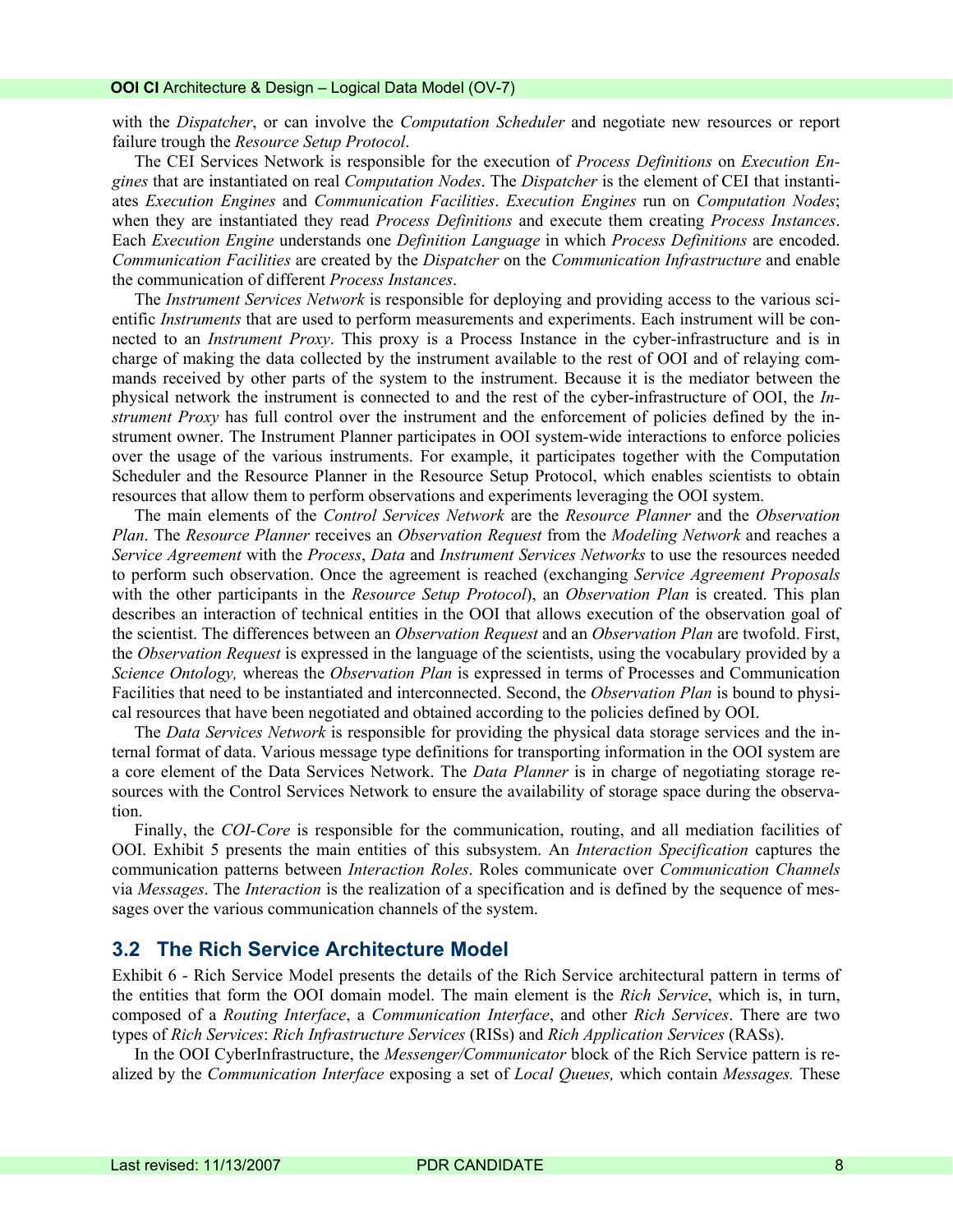<span id="page-8-0"></span>queues are used by *Routers* in the *Router/Interceptor* block to receive messages from and deliver messages to Rich Application Services.

The *Router/Interceptor* block exposes the *Routing Interface* to Rich Infrastructure Services. This interface is made of three entities: *Communication Setup Strategies, Communication Facilities,* and the *Communication Infrastructure*. *Communication Setup Strategies* are used to create different types of *Communication Facilities*. To perform this task, they read *Communication Channels* that specify the communication needs based on *Science Domain Properties*. The *Communication Infrastructure* is the entity that provides and governs all *Communication Facilities* in the system. It is the ultimate policy enforcer for the creation and management of communication. A *Communication Facility* is the active entity that transmits messages between *Routers* in OOI. To perform its functionality, the *Router* uses *Remote Queues* bound to *Communication Facilities*. The *Remote Queue* allows communication between routers using the *Communication Infrastructure.* The communication of each RAS is mediated by a *Router*. RISs can leverage the *Routing Interface* to apply policies to all communications of RASs. In fact, the *Router* component delegates policy decisions to RISs acting as *Policy Enforcers*.

*Rich Application Services* are realized by *Process Instances* that perform the computation tasks required by scientists for their observations. As mentioned before, Rich Service is a hierarchical pattern where one Rich Service can be composed of other Rich Services and a Communication Infrastructure. Therefore, *Policies* can be defined at each level of the hierarchy inside a Rich Service and are enforced by the internal RISs acting as *Policy Enforcers*.

#### **3.3 Interaction**

The models of this section capture a key contribution of the COI-Core: the notion of *Interaction* and its *Interaction Specification* data structure. [Exhibit 7](#page-14-0) shows how both an *Observation Plan* and a *Policy* are just two different ways of capturing *Interaction Specifications*. Interaction specifications are of two types: *Science Services* and *Policy*. The difference between the two is in the subjects of the *Interaction*. *Science Services* are captured in the Rich Service pattern by RIS. They capture interactions of *Process Instances* needed to perform tasks of interest for the scientist that use the system. In particular, an *Observation Plan*  captures the interaction needed to perform observations that connects data streams from instruments, filtering of such data, modeling algorithms and visualization. Scientists can request the OOI system to perform an observation by creating and *Observation Request* and presenting it to the *Resource Planner* in the *Control Network*. An *Observation Request* is expressed in terms of a *Science Ontology* and has no concrete resources associated to it. The *Resource Planner* converts the request into an *Observation Plan* and by means of a *Resource Setup Protocol* obtains and binds concrete resources to it.

A *Policy* captures the *Interactions* between technical entities of the OOI system to enforce policies and manage resources. *Policies* are captured in the Rich Service pattern by RISs. In particular, we identify two types of *Policies*: *Local Policies* mandate the behavior of a single entity of the system and can be enforced by a single *Policy Enforcer*, *OOI Policies* are global and define the behavior of different entities according to the rules defined by OOI. The *Resource Setup Protocol* is an example of *OOI Policy*; it describes a protocol that *Resource Planner*, *Computation Scheduler*, and *Instrument Planner* have to execute to grant resources to *Observation Plans*. A *Service Agreement Proposal* is exchanged between the various entities until they reach an agreement.

*Local Policies* are associated to single resources and applied locally. In particular, they are associated to Process Instances and determine the concrete behavior of the *Interaction Roles* such instances are playing. In OOI all behaviors are defined by *Interaction Specifications*, therefore, *Interaction Roles* and the *Communication Channels* they exchange *Messages* on along with the corresponding *Message Specifications* are the structural and behavioral interfaces of each service provided by OOI. *Interaction Specifications* constrain the communication behavior of all *Interaction Roles* that appear in them; for this reason, great care must be taken in ensuring that, if *Local Policies* conflict with the communication pattern required by the *Interaction Specification* the failure of some component to perform as expected is managed consistently.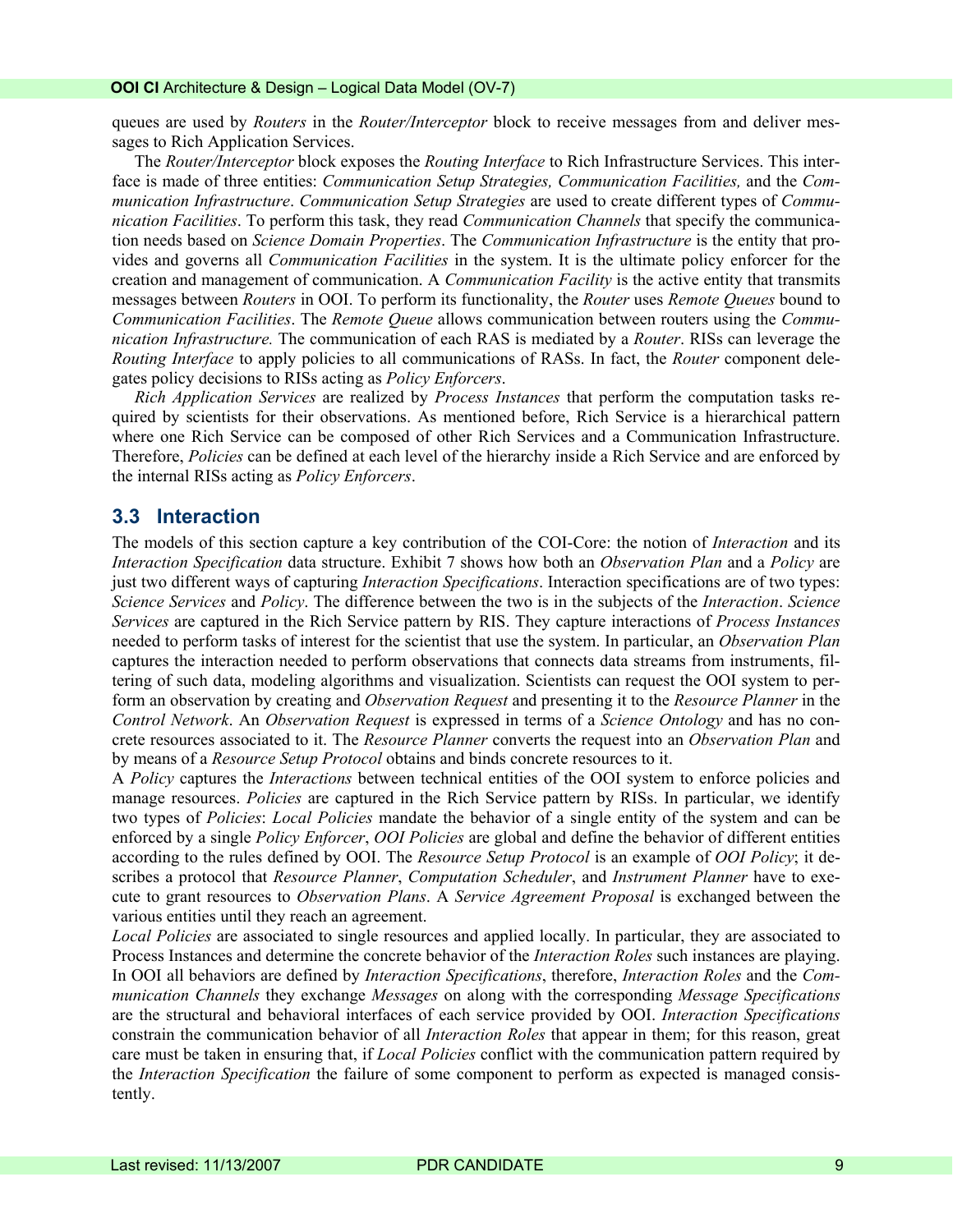<span id="page-9-0"></span>[Exhibit 8](#page-15-0) captures the main elements of a generic language to describe *Interaction Specifications*. The *Interaction Specification* is just one *Interaction Element*, therefore, it can be as simple as a *Local Action* (for example switching of a sensor in and instrument) or a complex *Composite Interaction* with *Operators*  multiple *Roles*, *Communication Channel Specifications,* and *Messages*. This generic language for Interaction Specifications allows us, in particular, to use widely-used notations such as Message Sequence Chart (MSC) or the Unified Modeling Language (UML) Sequence Diagrams for writing down Interaction Specifications. Both of these languages support Operators for sequential and parallel composition, choice, and repetition; in addition, the generic language also supports a powerful operator (called join) for overlapping Interaction Specifications, i.e. Interaction Specifications that share at least one role and at least one Messages among shared roles.

Each *Interaction Element* can have *Science Domain Properties* associated to it. Such properties are expressed in a *Science Ontology* (described later in this document) and allow *Interaction Specifications* to be described in terms of properties of relevance for the scientists using the system. The *Science Domain Properties* are used to bind the abstract concept of interaction to the concrete problems of the scientist. As an example, we can consider a *Message Specification*. It describes information sent by a particular *Interaction Role*. A science domain property could allow the scientist to define that the message contains a temperature expressed in Celsius degrees. The architecture allows science properties to be expanded by plugging in new science ontologies; therefore, the interaction specification language does not contain those concepts natively but as properties expressed in a generic *Science Ontology*.

#### **3.4 Governance**

The governance of OOI is performed by applying *Policies* bound to *Resources*. [Exhibit 9](#page-16-0) shows the main elements of governance in OOI: a *Capability* in OOI is defined by the participation of a *Resource* in an *Interaction*. An *Interaction* is the enactment of an *Interaction specification*, therefore, a *Capability* implies the real execution of a task that involves a *Resource*. *Capabilities* are always made of two components: a *Domain Capability* part, emerging from a *Science Service* that *Defines* how the *Interaction* must be carried out, and a *Policy Capability* part, emerging from the *Constraints* imposed by *policy enforcers* on the *Interaction*.

Each *Resource* can have multiple *Policies* attached to it and delegates their application to *Policy Enforcers*. A *Policy Enforcer* must be in the position to constrain how a *Resource* participates in an *Interaction*; therefore, *Policy Enforcers* manage the *Resources* they apply *Policies* to.

[Exhibit 9](#page-16-0) also depicts the various *Policy Enforces*, *Resources*, and *Policy Types* of OOI. *Computation Scheduler* is one of the *Policy Enforcers* of OOI; it manages *taskable resources* (i.e. the various *Resources* that have the capability of running a *Process Instance*) and *Process Definitions*. Examples of *Policies* that can be applied by a *Computation Scheduler* are: a *Process Definition* to be loaded in an *Instrument* must be digitally signed by an authority trusted by the Institution that owns the *Instrument*, the execution of a particular *Process Instance* will be terminated if it lasts more than a specified duration. An *Instrument Proxy* is a mediator of all communication between the OOI CI and the *Instrument*, therefore, it can enforce all kind of policies on how an *Instrument* is used. For example, if the battery is low the Instrument Proxy can decrease the sample rate, or it can accept commands only if sent by an authenticated administrator defined by the institution that owns the instrument. The *Instrument Planner* is also a *Policy Enforcer* for the instrument; in fact, it is in charge of making the instrument available for the CI by instantiating the right *Instrument Proxy* and registering it in the *Instrument Process Repository*. Moreover, because the *Instrument Planner* instantiates the *Instrument Proxy*, it can also manage and apply policies to Instrument Proxies. It is also the responsibility of the *Instrument Planner* to interact with the *Resource Planner* and schedule *Instrument Resources*; it can also apply usage policies to *Instruments.*

*Execution Engines* manage *Process Instances*. Typical policies that can be applied are the amount of CPU cycles dedicated to a process, access to storage, memory or networking resources. A *Resource Planner* manages *Interaction Specifications* because it is in charge of transforming *Observation Requests* into *Observation Plans*. An *Observation Plan* has physical *Resources* attached to it and the corresponding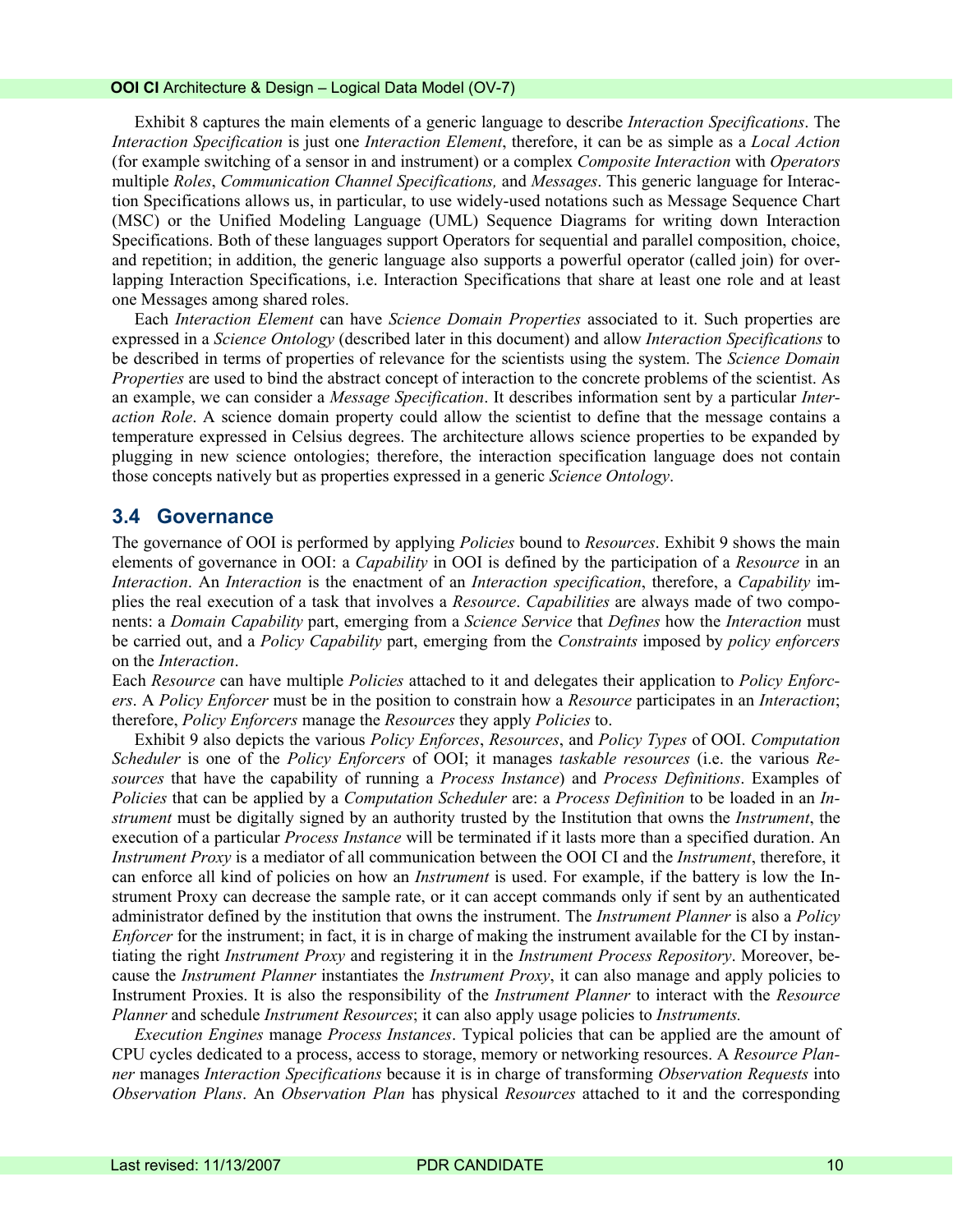<span id="page-10-0"></span>permissions to access them. Typically the *Resource Planner* can apply global *OOI Policies*, for example it initiates and participates in the *Resource Setup Protocol*. The *Communication Infrastructure* can apply policies to *Communication Facilities*. In fact, the *Communication Infrastructure* is responsible for enforcing the type of *Communication Facility* to create. *Messages* and the attached *Data* are managed by *RIS* in the Rich Service Architecture. In fact the *Router* delegates to RIS all the routing policies. *Messages* are transported over the *Communication Facility*, but all formats and characteristics of such messages are enforced by *RIS*. Finally the *Data* payload of a message can be used as a discriminator for performing the routing and special *RIS* routing policies can be configured to enforce the transformation, or any elaboration of any data payloads.

[Exhibit 10](#page-17-0) depicts how two particularly important *Policies*: *Authentication* and *Authorization* are implemented in OOI by defining the *Interaction Roles* that play together in the instantiation of those *Policies*.

#### **3.5 Process**

The Process Model (shown in [Exhibit 11](#page-18-0)) captures the main elements of the OOI CI computation infrastructure; this model spans the Process Services Network and the CEI Services Network. *Process Definitions* specify, in various *Definition Languages*, the computation that *Process Instances* need to perform. Each *Process Definition* is read by one of the depicted *Execution Engines* and is executed in a *Process Instance*. Processes communicate by means of *Communication Facilities* (by the mediation of routers). The Computation Scheduler interacts with the rest of the OOI system via the Resource Setup Protocol. *Computation Scheduler* does not directly instantiate Processes or *Communication Infrastructures*. The task of configuring the computation is assigned to the *Dispatcher* in CEI. The *Computation Scheduler* produces a *Process Plan* that is interpreted by the *Process Controller*. A *Process Plan* contains the *Process Definitions* for all processes that need to be instantiated to run a particular observation plus all the information to create network connections between processes. The Plan is consumed by the *Process Controller*; it splits the *Process Plan* in the various *Process Definitions* and *Communication Channels* to be instantiated and uses various *Dispatcher*s to instantiate them. The *Dispatcher* sets up *Computation Nodes* with the appropriate *Execution Engines* that understand the given *Process Definitions* and start the *Process Instances*. The setting up of *Communication Facilities* is delegated by the *Dispatcher* to a *Communication Setup Strategy* that is provided by the *Communication Infrastructure*.

#### **3.6 Instrument**

[Exhibit 12](#page-19-0) shows the Instrument Model, focusing on the relationship between an *Instrument* – the physical device that conducts experiments and performs measurements - and its representation in the OOI CyberInfrastructure, the *Instrument Proxy*. The core concept expressed in the Instrument Model is that the communication with the *Instrument* is mediated by an *Instrument Strategy* that implements the appropriate *Instrument Dependent Communication Protocol*. The *Instrument Proxy* receives from the OOI CI *Command Messages* that are (after proper translation) relayed to the *Instrument*. Data produced by the *Instrument* is translated by the *Instrument Proxy* to three different types of messages: *Raw Data Messages* carry the scientific data gathered by the *Instrument*, *Instrument Status Messages* provide *Engineering Data* on the status of the *Instrument*, and *Processing Status Messages* provide *Engineering Data* on the status of computations that are running on the *Computation Nodes* inside the *Instrument*.

[Exhibit 13](#page-20-0) exposes the relationship between *Instruments*, the *Instrument Platform* they are attached to, and the *Translators* needed to facilitate the OOI CyberInfrastructure interaction with the specific data and commands of each *Instrument*.

#### **3.7 Data**

The Data Model of [Exhibit 14](#page-21-0) shows how all information needed by OOI is stored in *Repositories* and associated to *Metadata* expressed in terms of *Science Domain Properties* using a *Science Ontology* vocabulary. Moreover, it outlines two types of *Communication Facilities*: *Queue* and *Topic*. The *Data Plan-*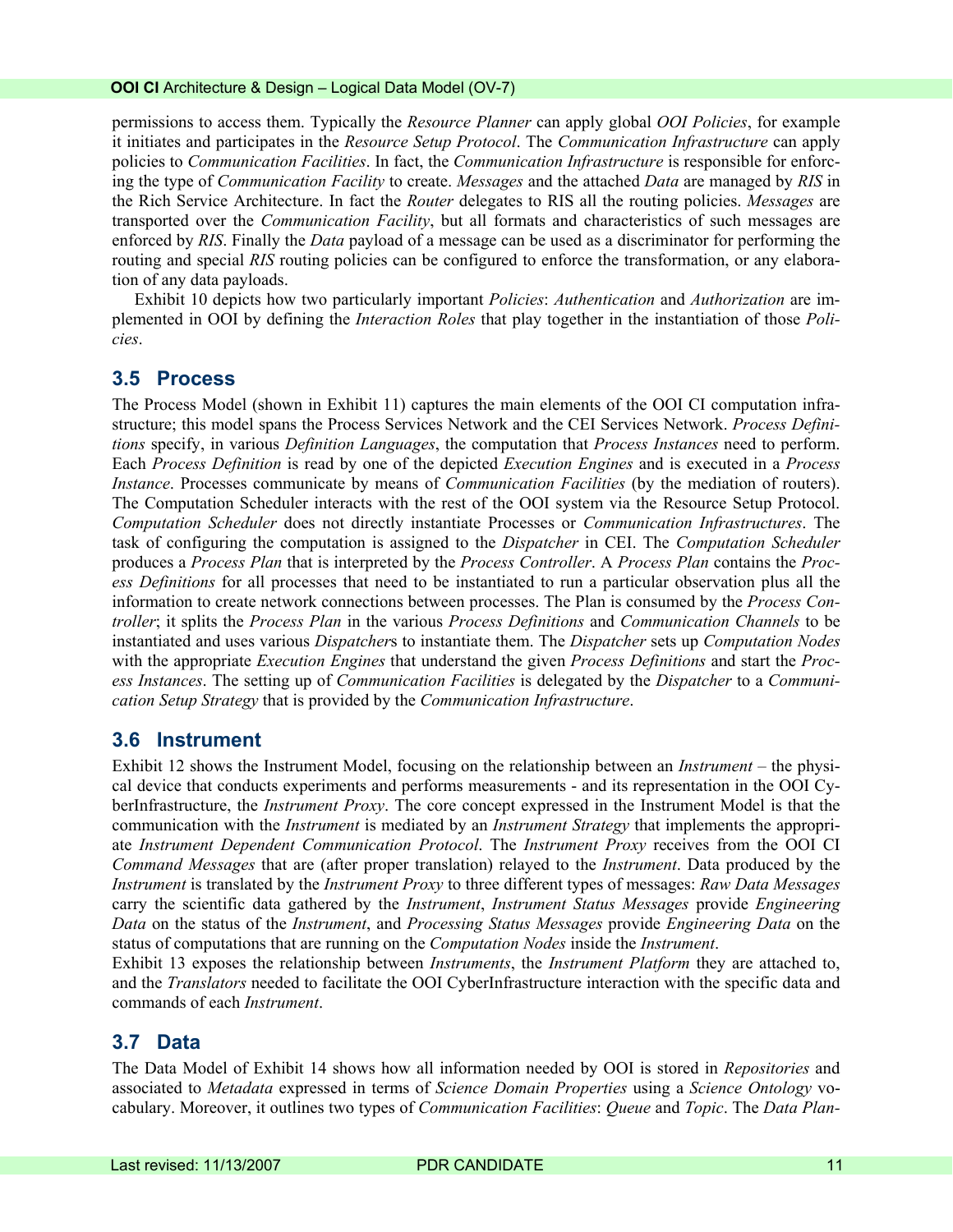*ner* participates in the *Resource Setup Protocol* and receives *Service Agreement Proposals*. Using this protocol the *Data Planner* allocates resources in the *Data Product Repository* to carry out observations.

In the OOI CI, all observations requested from scientists, the descriptions of *Instruments*, and the scientific data obtained, are expressed in terms of a generic *Science Ontology*. Different *Instruments* and *Processes* may require different *Science Ontologies* (see [Exhibit 15\)](#page-22-0), which are, therefore, pluggable and identified by a *Unique Name*. An extensible ontology for describing *Observation Requests* to the OOI CI is depicted.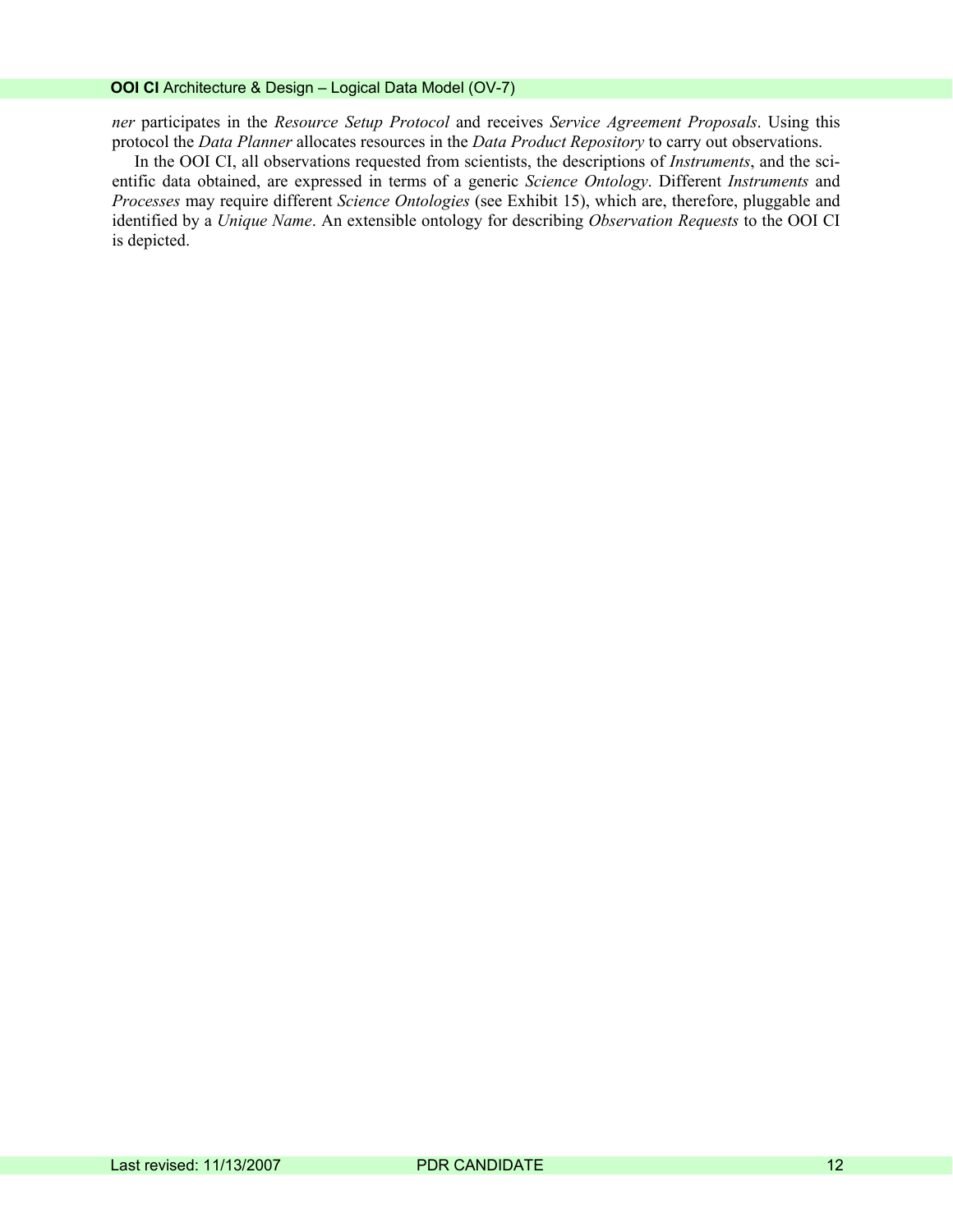# <span id="page-12-0"></span>**4 Exhibits**



<span id="page-12-1"></span>**Exhibit 5 - Domain Model Overview**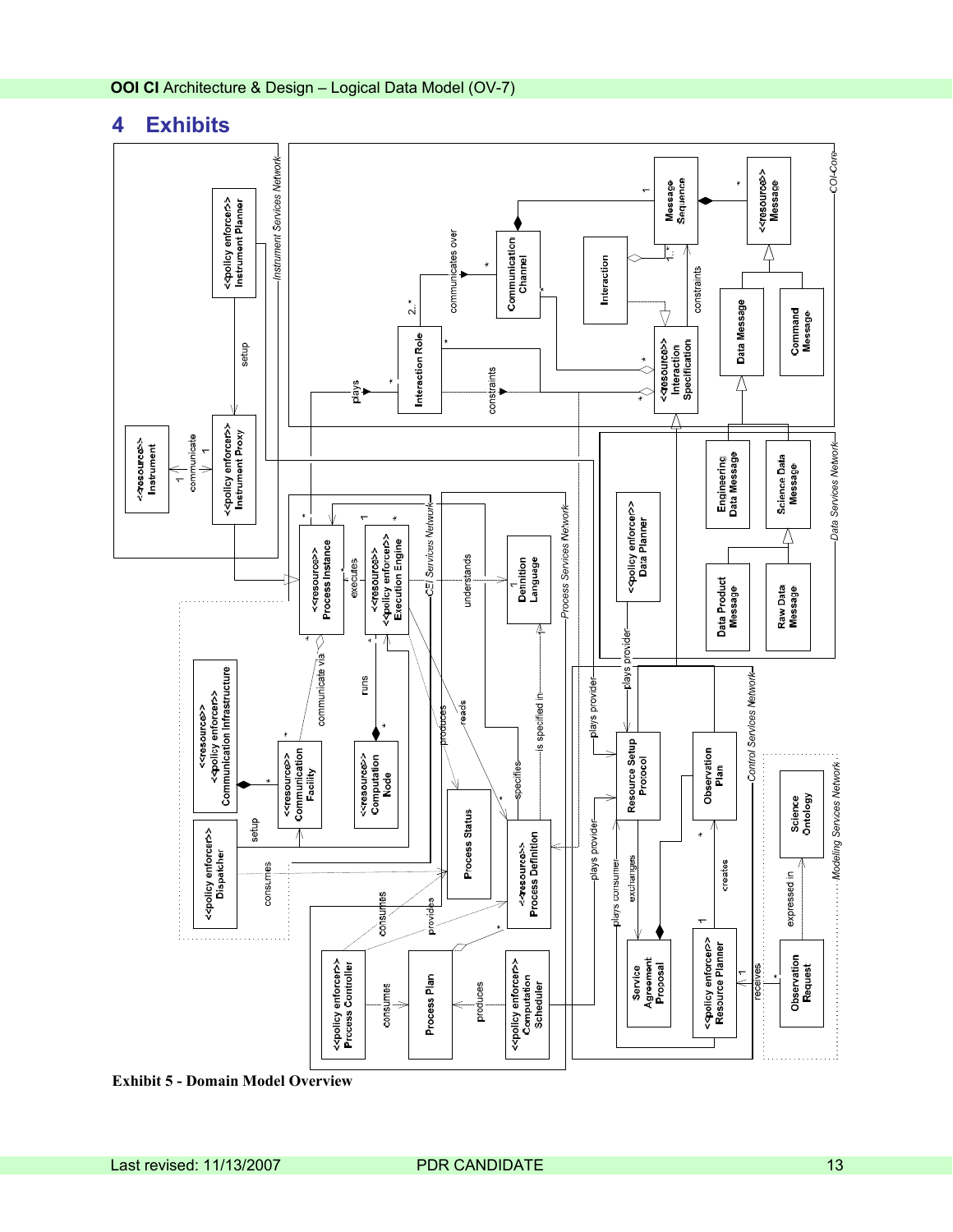

<span id="page-13-0"></span>**Exhibit 6 - Rich Service Model**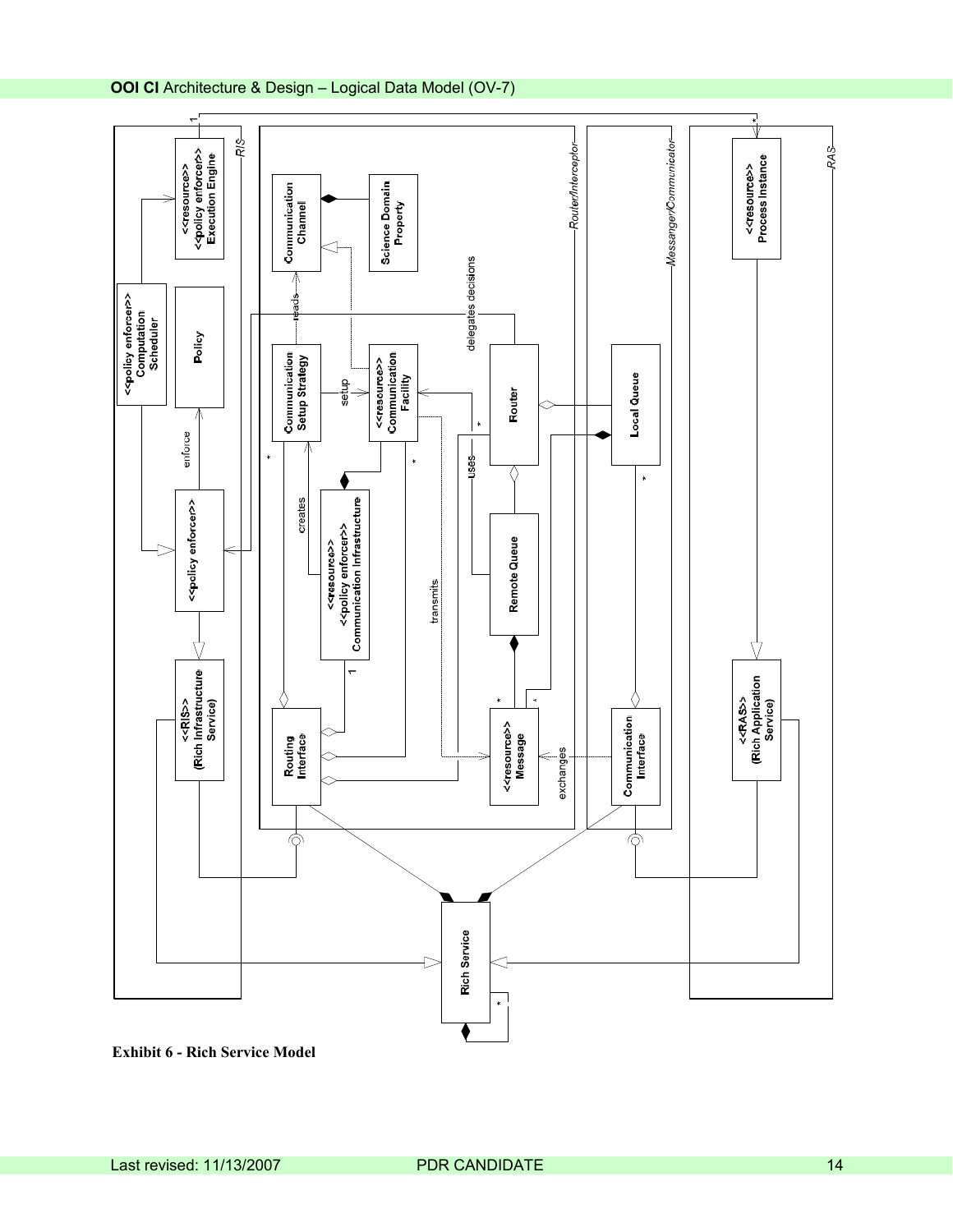

<span id="page-14-0"></span>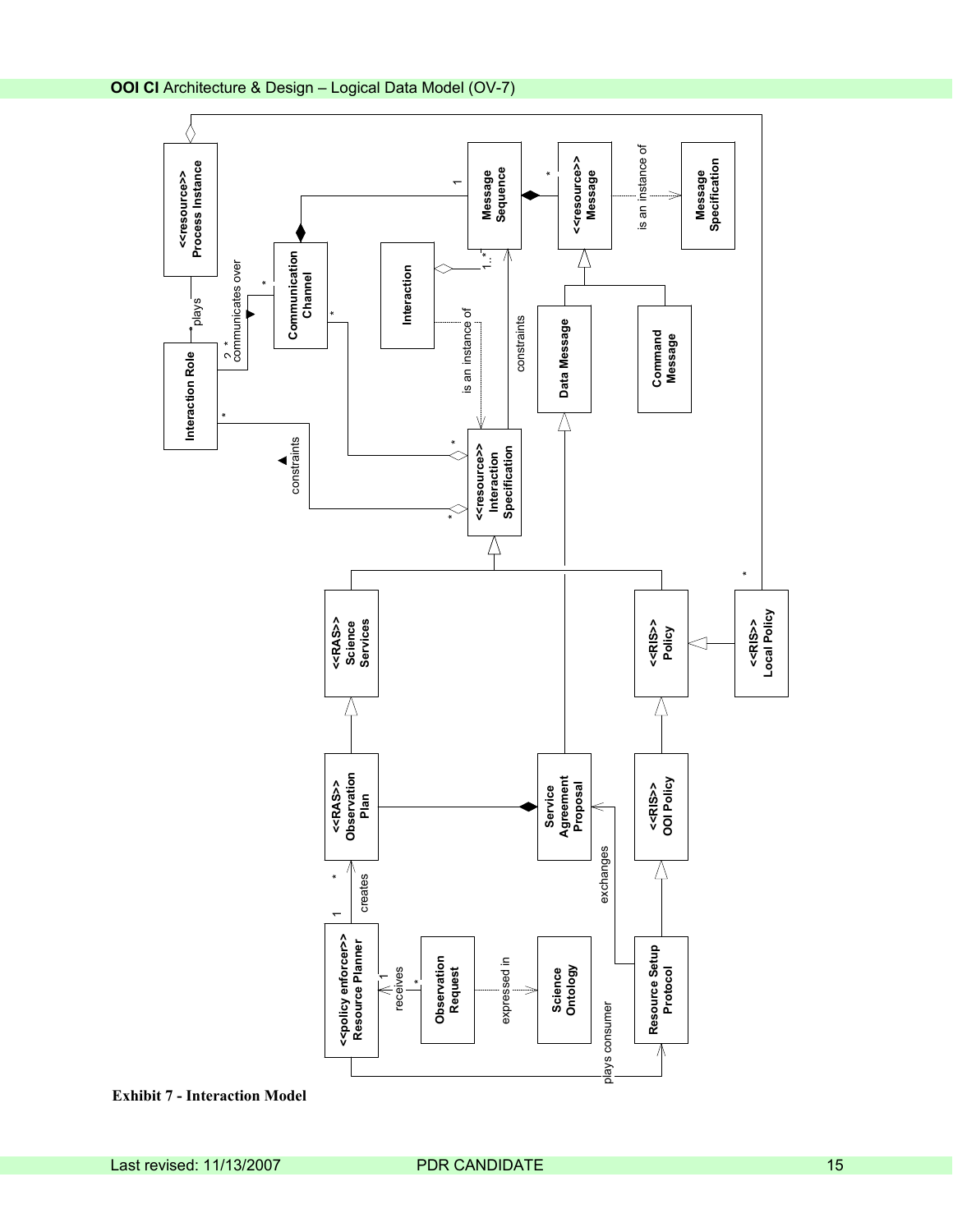

<span id="page-15-0"></span>**Exhibit 8 - Interaction Specification Model**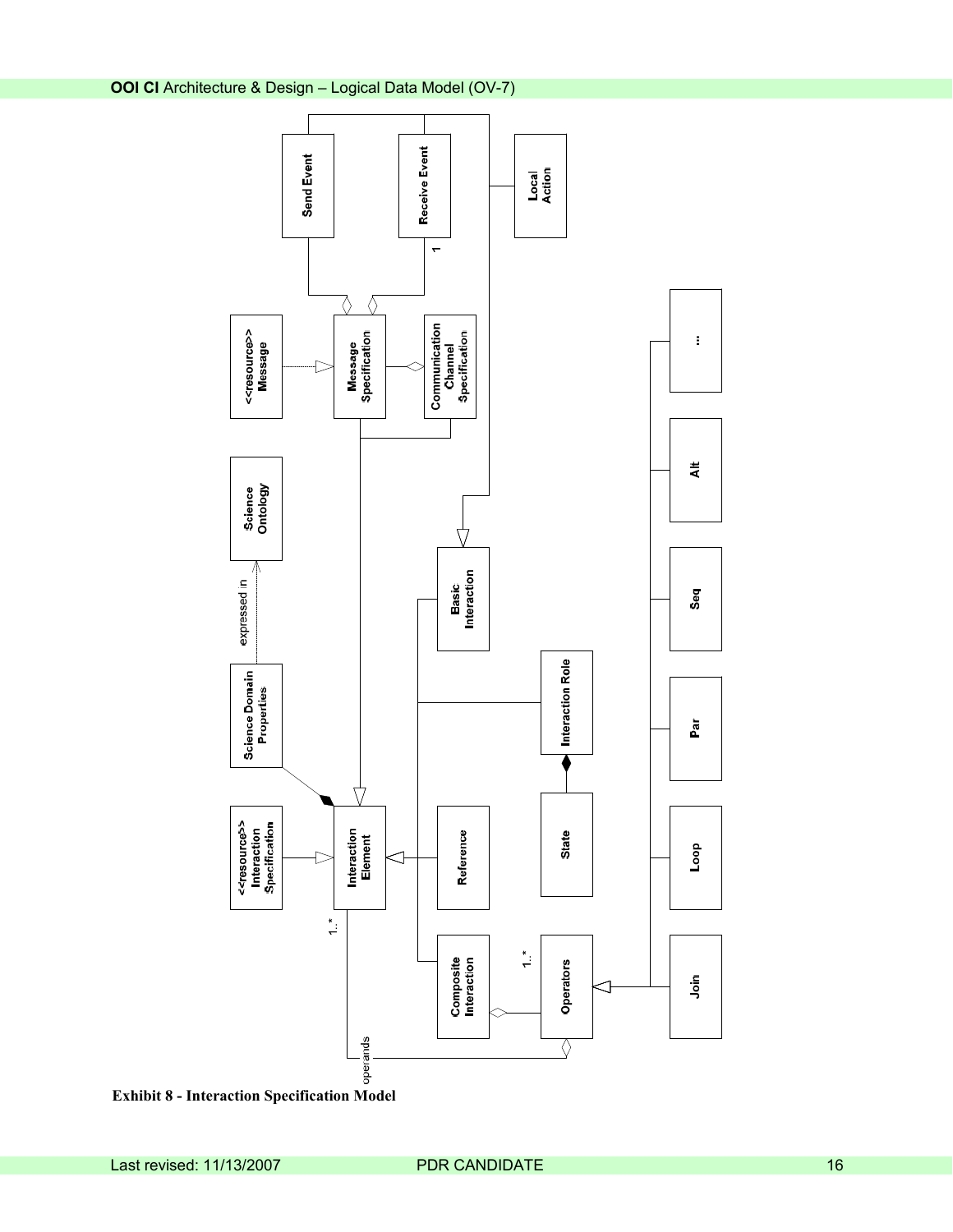

<span id="page-16-0"></span>**Exhibit 9 - Governance Model**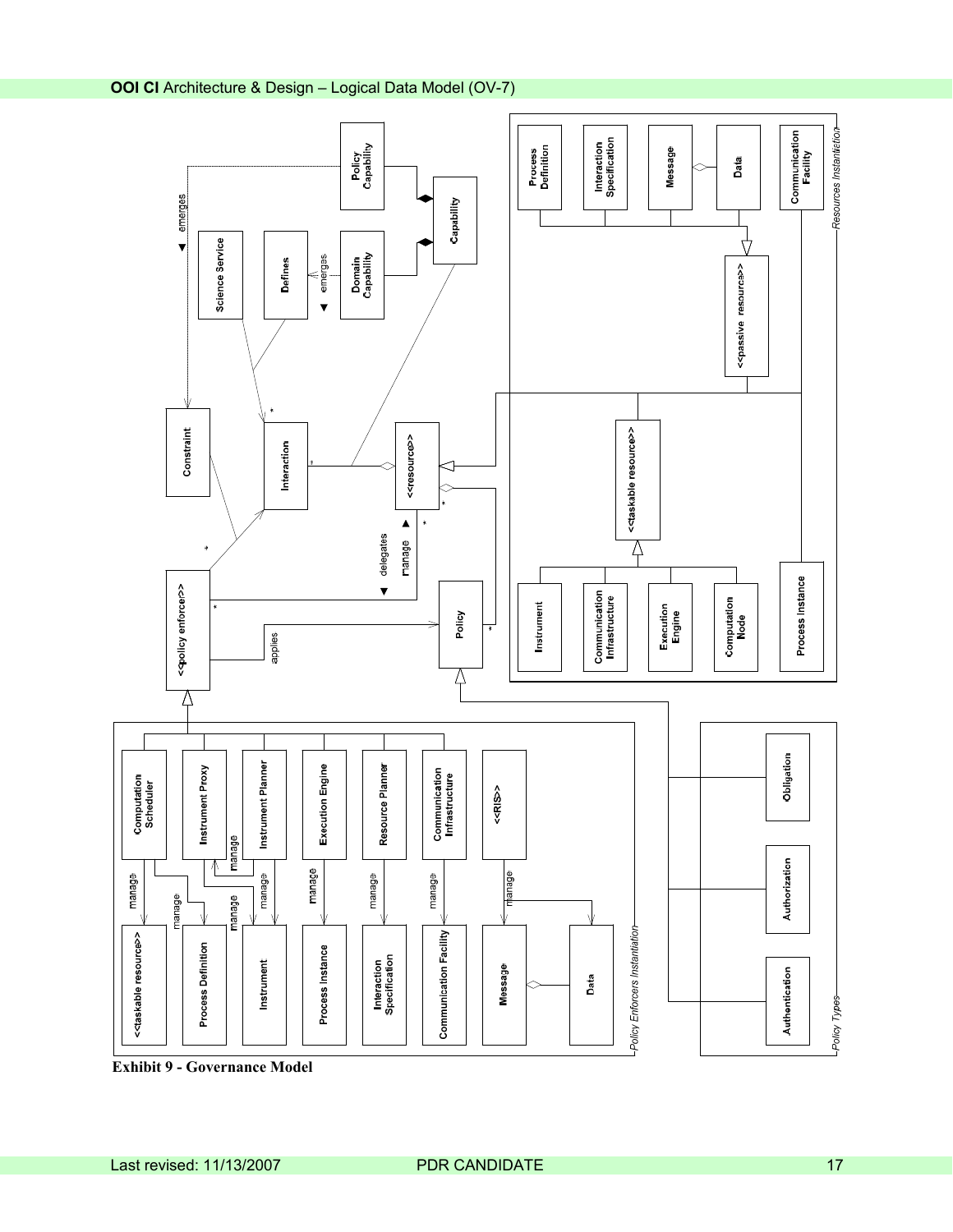

<span id="page-17-0"></span>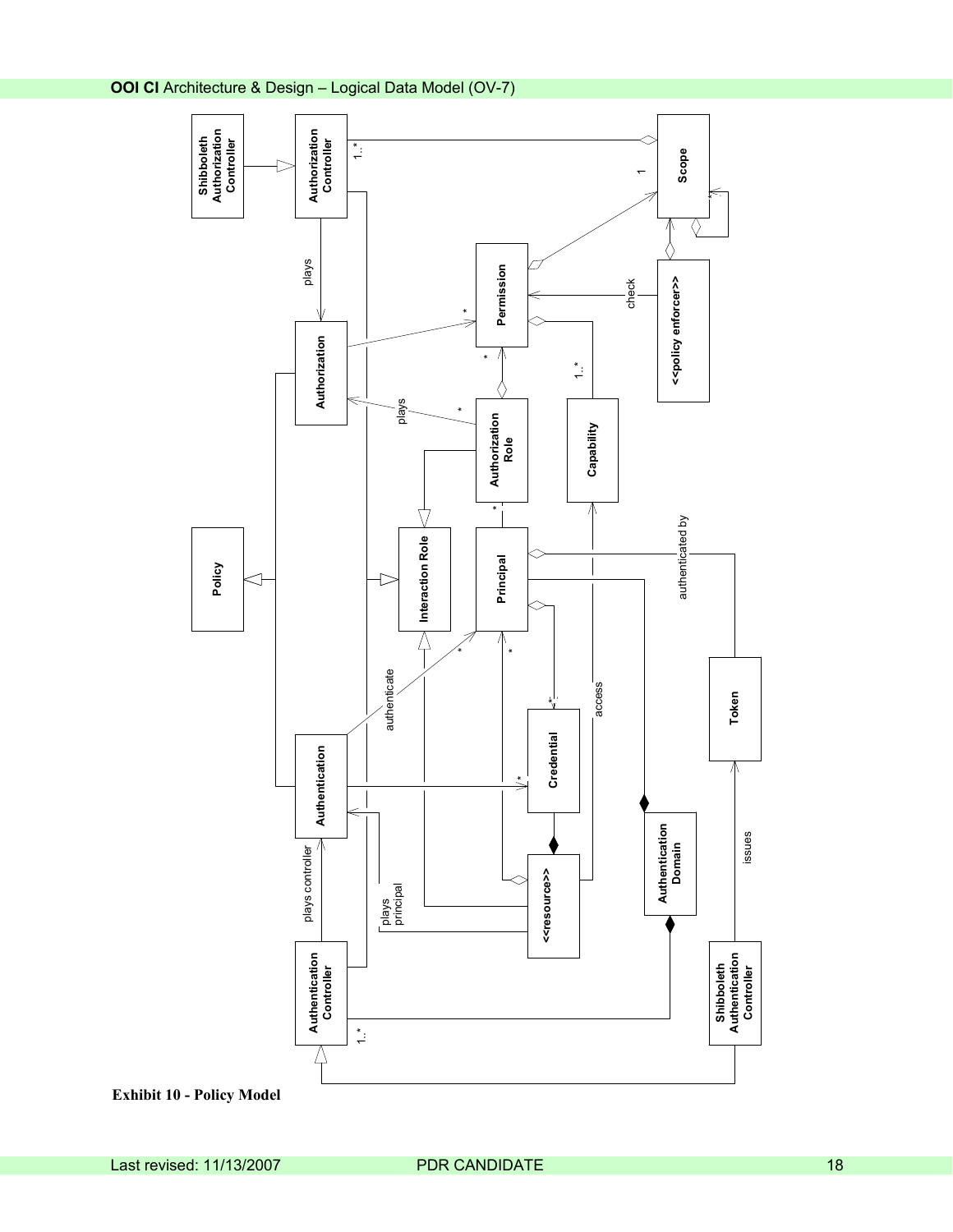

<span id="page-18-0"></span>Last revised: 11/13/2007 **PDR CANDIDATE** 1999 **PDR CANDIDATE** 1999 **1999**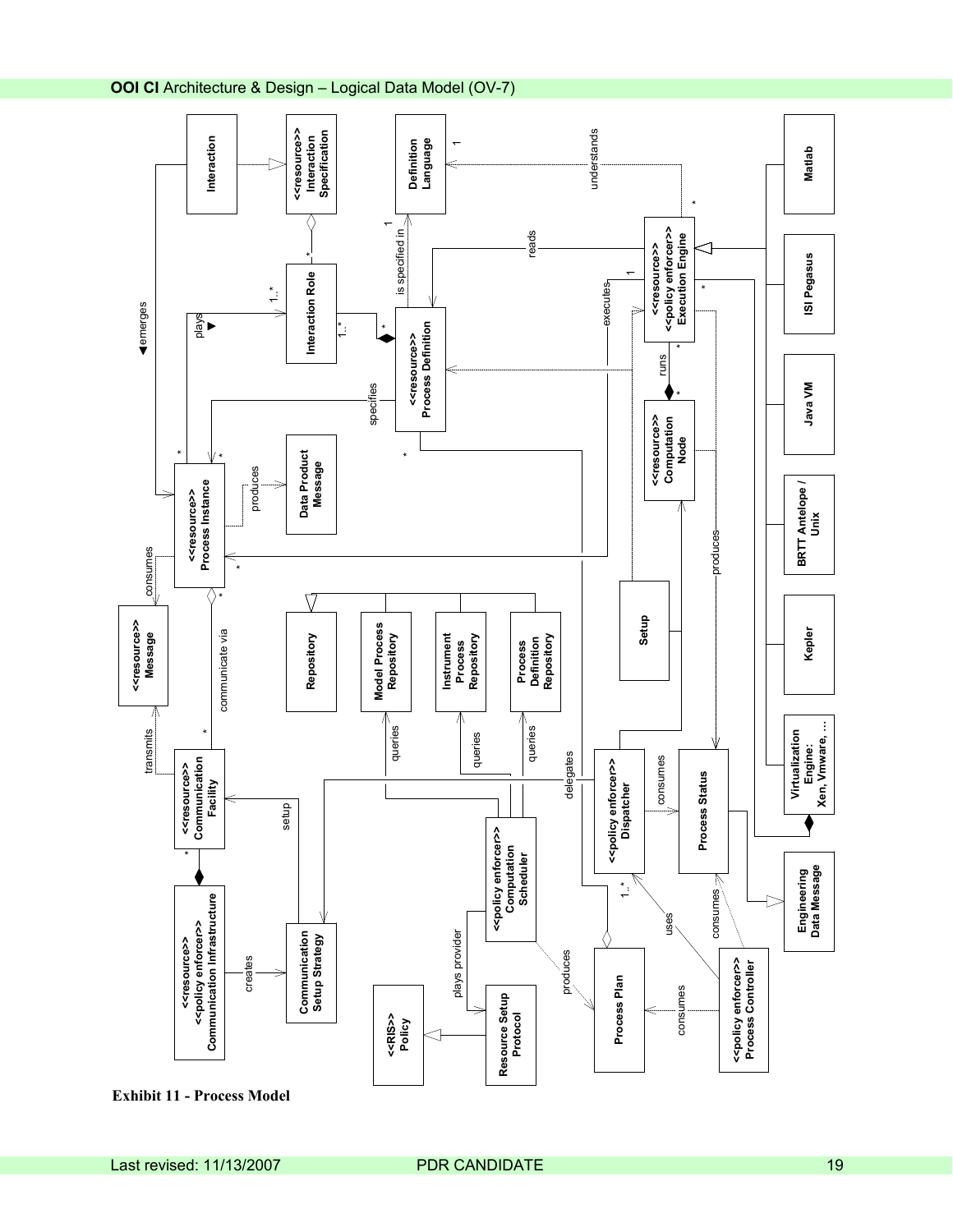

<span id="page-19-0"></span>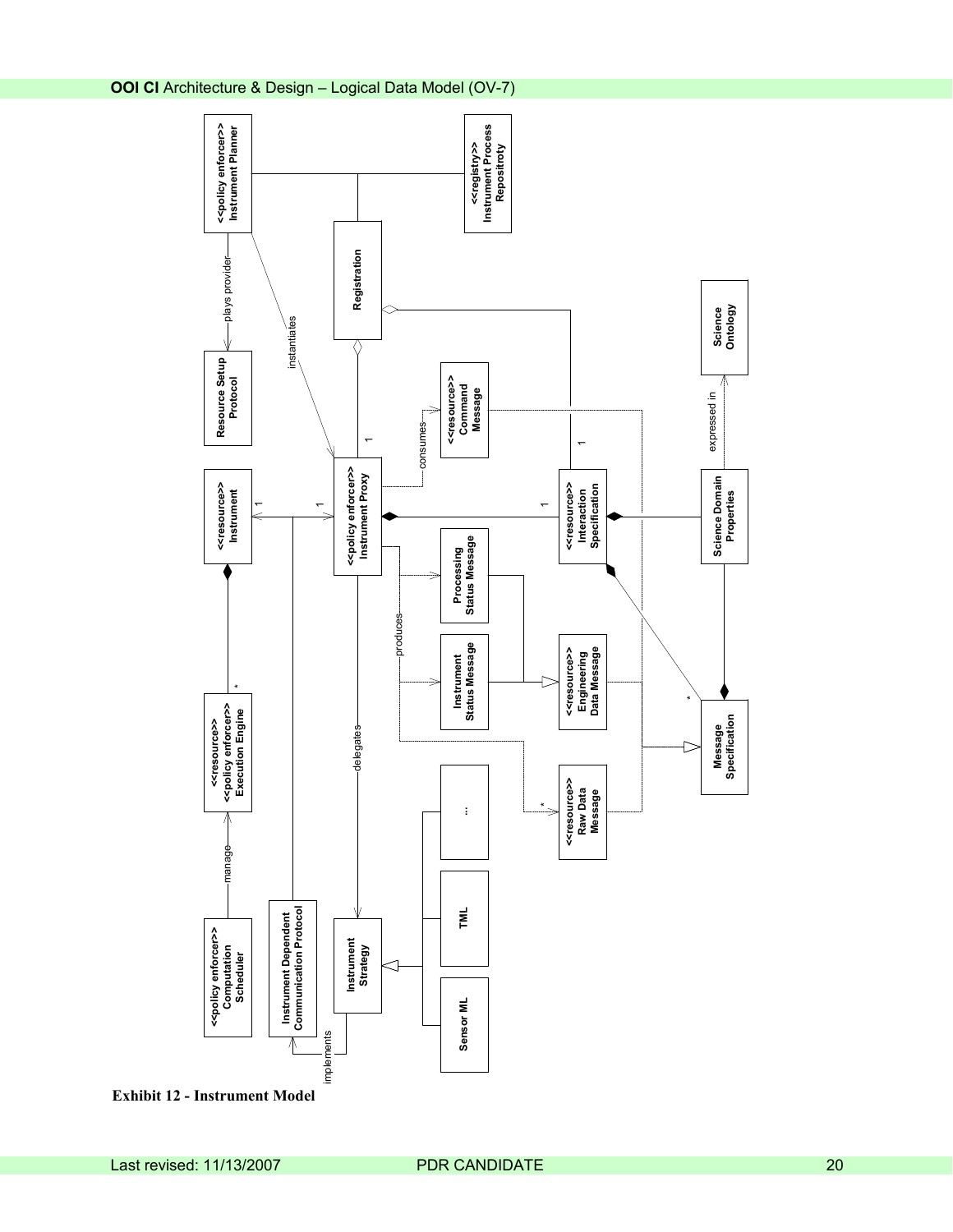

<span id="page-20-0"></span>**Exhibit 13 - Instrument Platform Model**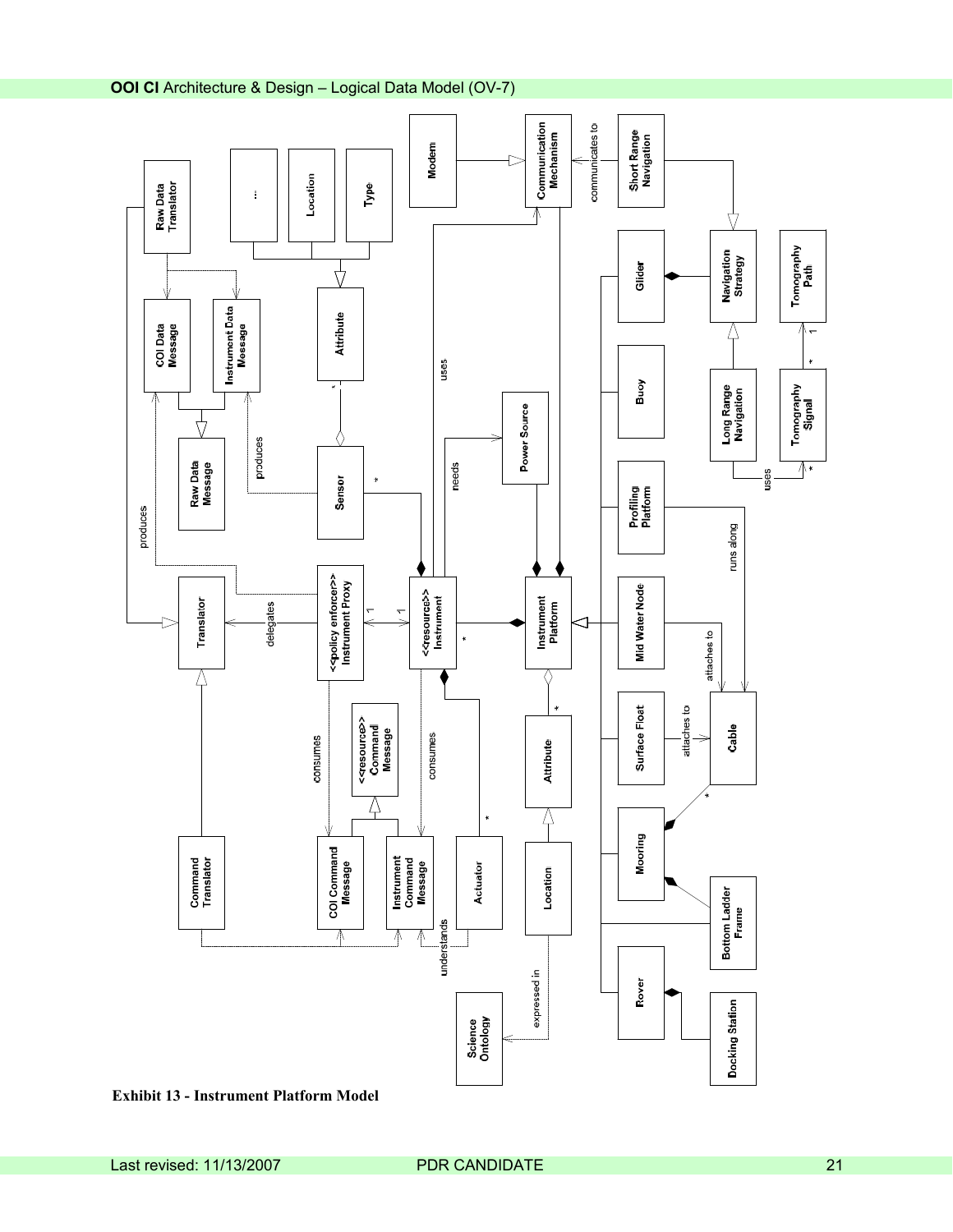

<span id="page-21-0"></span>**Exhibit 14 - Data Model**